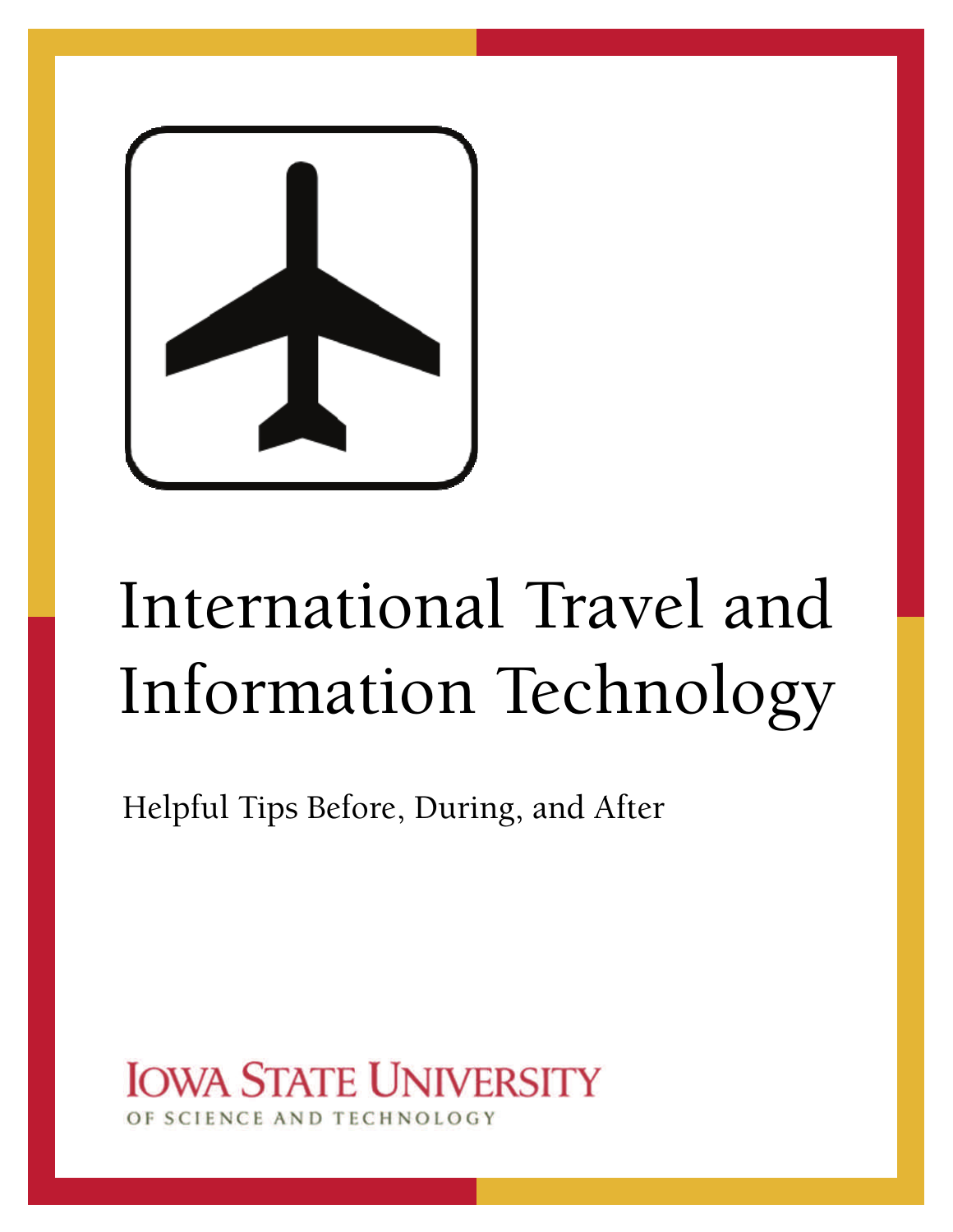#### **Pre–Travel**

- $\Diamond$  Passwords: Passwords should be complex and non-repeating; don't use the same password for multiple accounts.
- $\Diamond$  Take a loaner: If possible, take a clean, blank, device. Leave all unnecessary devices at home. Mobile phones should also be clean because contacts lists can be gathered and used for fraud/phishing scams. Most smart phones have a SIM card that can be stolen just as easily as a computer (and often contains password data in the cache).
- $\Diamond$  Email: If possible, set up a temporary email account for your travels. Email/ passwords can be used to recover usernames and passwords on a number of sites and systems.
- $\Diamond$  Data reduction: Store all data on a flash drive that you carry on your person. Do you have sensitive information on your hard drive that is not necessary for your trip? If so, transfer it to an external drive and leave it at home.
- $\Diamond$  Sponsored data: All data and software that was specifically designed or modified for military/space use is **forbidden** to be taken out of the United States. Additionally, **do not** travel with data sponsored by a non-disclosure agreement.
- $\Diamond$  Investigate your destination: Know the security and safety concerns for your destination. Visit the U.S. State Department (www.state.gov/travel) to learn the most up to date information.
- Equipment: DO NOT take ISU or sponsor-loaned equipment (unless it is a clean, loaned, device) outside of the country unless it is critical for your research.